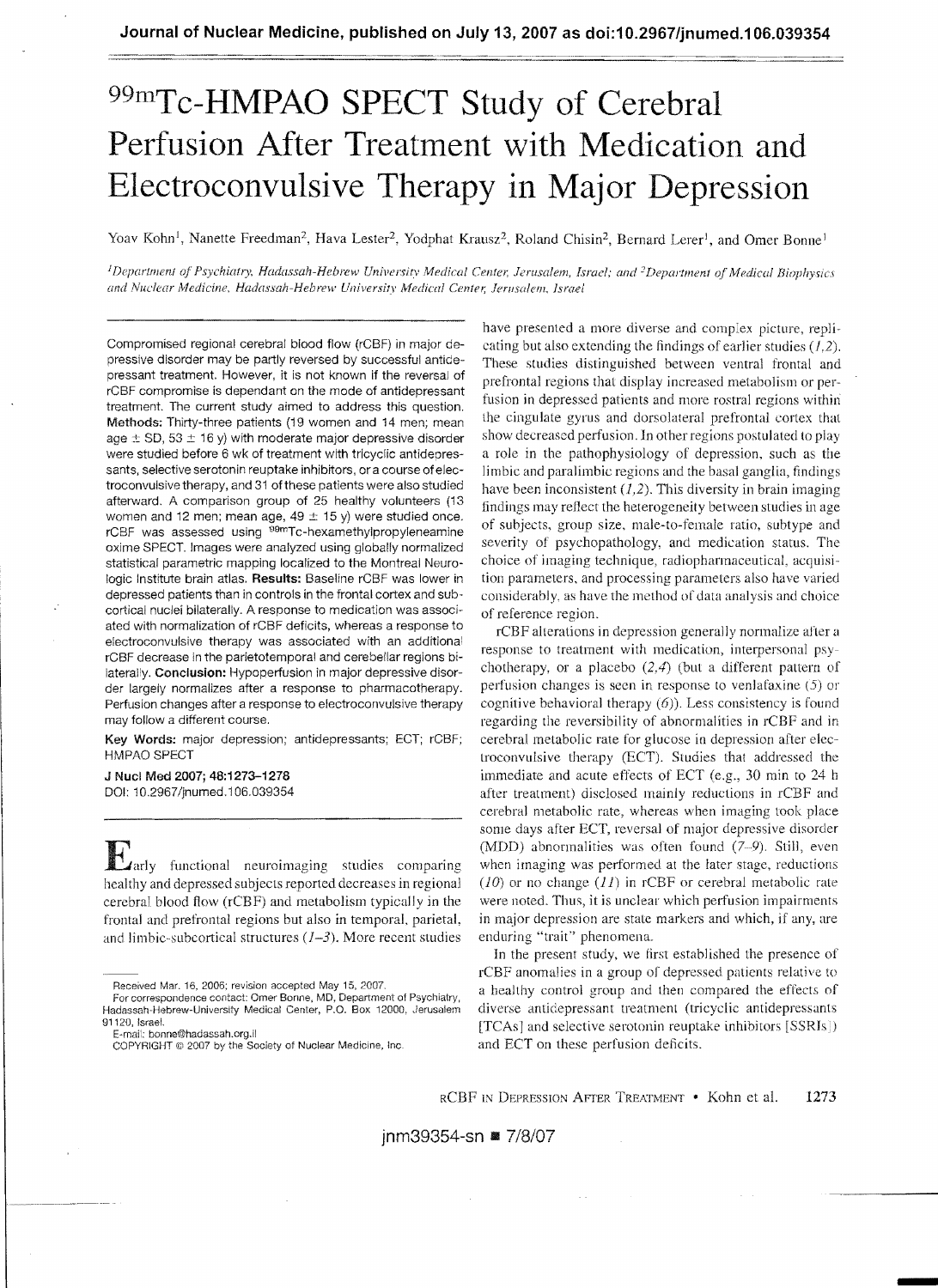## MATERIALS **AND METHODS**

### **Subjects**

Thirty-three inpatients and outpatients (19 women aud 14 men: mean age  $\pm$  SD, 53  $\pm$  16 y) with MDD (DSM-IV criteria (12)) participated in the study, Inclusion criteria were a score of at least 18 (27.6  $\pm$  5.5) on the 21-item Hamilton Depression Rating Scale (13), 27 on the Mini-Mental State Examination  $(14)$ , and no more than 2 on the Hachinski ischemia index (15). The *Structured Clinical Interview for DSM-IV (16)* was used to evaluate the presence of concurrent and lifetime DSM-IV axis I disorders, The patients had no DSM-IVaxis [comorbidity preceding MDD, Diagnoses of panic and generalized anxiety disorders were allowed only if symptoms began after MDD had been diagnosed. The patients had been free of psychotropic medication for at least 2 wk, and of short-term hypnotics for at least I night, before undergoing SPECT (no patient had been treated with fluoxetille before inclusion in the study). Additional exclusion criteria were ECT within the past 6 mo, a current or past neurologic disorder (including head trauma involving loss of consciousness or amnesia for longer than 24 h), and current or past alcohol or substance abuse or dependence. A group of 25 healthy volunteers (13 women and 12 men; mean age,  $49 \pm 15$  y) served as controls for the depressed patients. All participants underwent routine physical and blood examinations. All received a comprehensive description of the study and provided written informed consent. The research protocol was approved by the Hadassah-Hebrew University intemal review board.

The first SPECT evaluation was done immediately before treatment with antidepressants or ECT. The choice of treatment was based on clinical considerations. Patients who were drug-naïve or had previously responded favorably to this class of medication were treated with SSRIs. Patients who had previously responded favorably to TCAs or who did not respond to SSRIs before inclusion in the study were treated with TCAs. Thirteen patients were treated with SSRIs (8 with paroxetine,  $31 \pm 7$  mg/d; 3 with fluoxetine,  $30 \pm 8$ mg/d; and 2 with citalopram, 20 mg/d [SSRI group]). Eleven patients were treated with tri- or tetracyclics (7 with clomipramine, 164  $\pm$  33 mg/d; 2 with nortriptyline, 88  $\pm$  17 mg/d; 1 with desipramine, 150 mg/d; and 1 with mianserin, 60 mg/d [TCA group]). Nine patients were treated with ECT (8 had received treatment with ECT during previous episodes and relapsed while on maintenance, and 1 was treated with ECT after no response to diverse pharmacotherapy during the current episode [ECT group]); all ECT-treated patients were also drug-free for more than 2 wk. Hamilton scores were similar in all treatment groups (SSRI group:  $28 \pm 7$ ; TCA group:  $26 \pm 5$ ; ECT group:  $27 \pm 4$ ). All subjects underwent MRI to rule out structural brain abnonnalities. All control subjects had Hamilton scores of? or less. ECT-treated patients were significantly older than medication-treated patients (68  $\pm$  8 y vs. 50  $\pm$  16 y, *P* < 0.01) and were predominantly female (6 of 8 patients whose data were available for analysis were female).

For ECT, a mobile electroconvulsive therapy apparatus (Mecta SR-1; Mecta Corp.) was used, with bilateral frontotemporal electrode placement and twice-weekly treatment (average,  $9.9 \pm 1.9$ ) treatments). The dosage was titrated at the first ECT session to establish the seizure threshold. Thereafter, stimulus parameters were set at 2.5 times the threshold and increased as required to achieve a clinical seizure duration of more than 20 s in a cuffed lower limb or an electroencephalographic seizure duration of more than 25 s.

A second SPECT and psychometric evaluation was performed on MDD patients 1 wk (7  $\pm$  2 d) after 6 wk of medication or

completion of the ECT course ( $7 \pm 1$  wk after the initial SPECT evaluation). The technical quality of 2 posttreatment scans (1 each from the SSRI- and BCT-treated groups) was not suitable for data processing. Thus, only data from 31 patients with MDD were available for the pre- vs. posttreatment image analysis. Treatment response was defined as a reduction of at least 50% in Hamilton score. Nine of 12 patients treated with SSRIs, 8 of 11 patients treated with TCAs, and 7 of 8 patients treated with ECT responded to treatment (Hamilton scores:  $5.3 \pm 2.1, 5.1 \pm 2$ , and  $4.4 \pm 1.6$ , respectively).

### **SPECT**

SPECT was performed between 9:00 and 10:00 AM. Images were obtained with a double-head  $\gamma$ -camera (Helix; Elscint) with 2 rectangular  $540 \times 400$  mm field-of-view detectors, equipped with low-energy, ultra-flared fanbeam collimators. Twenty millicuries (740 MBq) of <sup>99m</sup>Tc-hexamethylpropyleneamine oxime (HMPAO) were injected into each subject 20 min after placement of an indwelling intravenous catheter, while the subject rested supine in a quiet, darkened room, with the head immobilized, eyes open, and ears unplugged. Sixty projections were obtained over 360°, with a 25-5 acquisition time per projection. Corrections were made for the center of rotation, isotope deeay, sensitivity, and scanning velocity. Processing included spatial normalization, backprojection, filtering, lransaxiaJ reconstruction, and attenuation correction (Chang method), The transaxial datasets were reconstructed with J-pixel-thick (3.655-mm) slices using ramp-filtered backprojection. Identical reconstruction parameters were applied for the  $^{99}$ <sup>m</sup>Tc-HMPAO SPECT images of the medication and ECT groups.

### Data Analysis: Statistical Parametric Mapping (SPM)

SPM software (http://www.fil.ion.ucl.ac.uk/spm/software/spm2/; Wellcome Department of Cognitive Neurology), implemented on a MATLAB platform (The MathWorks, Inc.), was used to analyze the images. SPM analyzes images on a voxel-by-voxel basis, testing for brain regions according to user-defined hypotheses, Images were prepared for SPM analysis by realignment to the Montreal Neurologic Institute brain atlas, resampling to a pixel size of  $2 \times 2 \times 2$  mm, and smoothing with an isotropic gaussian kernel (full width at half maximum, 10 mm). Each image was normalized to the mean total activity within the brain. Pixels below 80% of the global mean were excluded from subsequent analysis. Unpaired *t* tests were then performed to compare subject groups (depressed vs. healthy groups and groups of different treatment types), and paired  $t$  tests were used to compare pre- and posttreatment scans of the same subjects within each patient group or subgroup (all depressed patients, all responders, or treatment-type subgroups). Because ECT-treated patients were significantly older than medication-treated patients and predominantly female, all analyses that involved BCT-treated patients were age- and sex -corrected. The general linear model was used to test for group (treatment type) by condition (pretreatment/ posttreatment) interaction. For identifying regions of statistical significance, the initial voxel threshold was set at  $P \leq 0.05$  and the minimum cluster extent was 30 voxels; only clusters with a corrected significance level of  $P < 0.01$  are reported. All locations are reported in Montreal Nenrologic Institute coordinates. Main structures in regions of higher rCBF reported in the next section and in Table 1 are defined as those in which more than  $30\%$  of the [Table 1] structure was included within a significant cluster of voxels.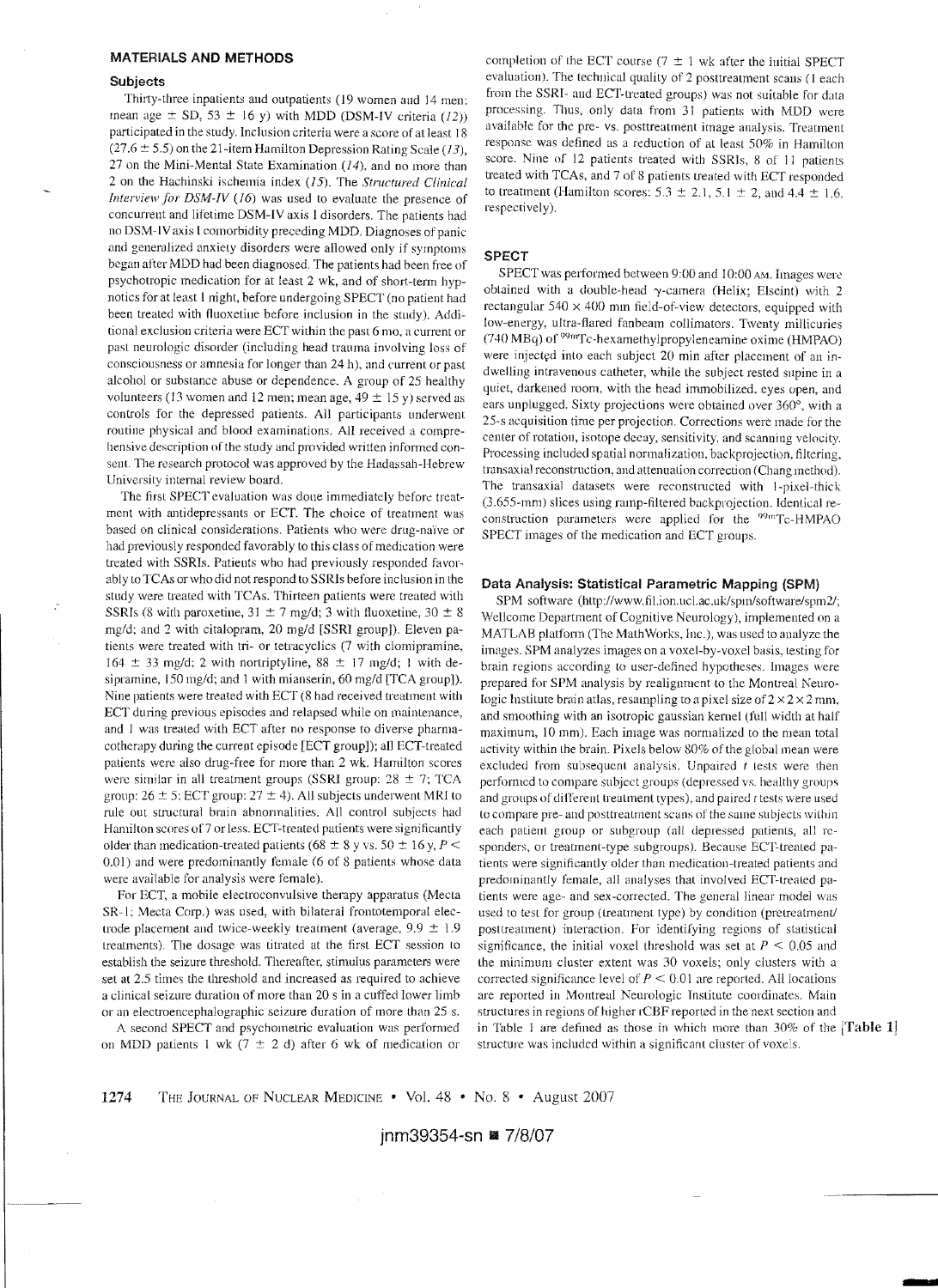| Comparison                                                                       | P value<br>(cluster-<br>corrected) | Voxel of<br>maximal<br>difference* | Regions of higher rCBF<br>(one or more clusters)                                                                                                   | Main structures in regions of higher rCBF <sup>+</sup>                                                                                                                                                                                                                                                                                                                                                                                                                                                        |
|----------------------------------------------------------------------------------|------------------------------------|------------------------------------|----------------------------------------------------------------------------------------------------------------------------------------------------|---------------------------------------------------------------------------------------------------------------------------------------------------------------------------------------------------------------------------------------------------------------------------------------------------------------------------------------------------------------------------------------------------------------------------------------------------------------------------------------------------------------|
| Controls vs. all<br>depressed time 1                                             | < 0.001                            |                                    | $-46$ , 20, $-6$ Bilateral frontal (including<br>orbitofrontal, medial, and<br>dorsolateral), temporal,<br>insular, and subcortical<br>gray matter | Anterior cingulate (L), anterior cingulate (R),<br>subcallosal qyrus (L), subcallosal qyrus (R),<br>transverse temporal gyrus (L), transverse<br>temporal gyrus (R), uncus (L), rectal<br>gyrus (L), rectal gyrus (R), insula (L),<br>insula $(R)$ , orbital gyrus $(L)$ , <sup><math>\pm</math></sup> orbital<br>gyrus (R), precentral gyrus (R), inferior<br>frontal gyrus (L), inferior frontal gyrus (R),<br>postcentral gyrus (R), thalamus (L), caudate<br>(L), caudate (R), amygdala (L), hypothalamus |
| All depressed time<br>1 vs. controls                                             | NS.                                |                                    |                                                                                                                                                    |                                                                                                                                                                                                                                                                                                                                                                                                                                                                                                               |
| Controls vs. medication<br>responders time 1                                     | < 0.001                            |                                    | $-48$ , 18, $-4$ Bilateral frontal (including<br>medial and dorsolateral),<br>temporal, insular, and<br>subcortical nuclei                         | Anterior cingulate (L), anterior cingulate (R),<br>subcallosal gyrus (L), subcallosal gyrus (R),<br>rectal gyrus (L), rectal gyrus (R), orbital<br>gyrus (L), <sup>#</sup> orbital gyrus (R), transverse<br>temporal gyrus (L), transverse temporal<br>gyrus (R), insula (L), insula (R), lingual<br>gyrus (R), superior temporal gyrus (L),<br>precentral gyrus (R), interior frontal<br>gyrus (L), postcentral gyrus (R), thalamus<br>(L), caudate (L), caudate (R), amygdala (L),<br>hypothalamus          |
| Medication responders<br>time 1 vs. controls                                     | <b>NS</b>                          |                                    |                                                                                                                                                    |                                                                                                                                                                                                                                                                                                                                                                                                                                                                                                               |
| Controls vs. ECT<br>responders time 1                                            | < 0.001                            |                                    | -28, 40, 38 Bilateral frontal (including<br>orbitofrontal, medial, and<br>dorsolateral), temporal,<br>insular, parietal, and<br>subcortical nuclei | Anterior cingulate (L), anterior cingulate (R),<br>subcallosal gyrus (R), orbital gyrus (R),<br>inferior frontal gyrus (L), inferior frontal<br>gyrus (R), middle frontal gyrus (L), middle<br>frontal gyrus (R), <sup>#</sup> superior frontal gyrus (L),<br>superior frontal gyrus (R), medial frontal<br>gyrus (L), medial frontal gyrus (R),<br>hippocampus (L), amygdala (L),<br>hypothalamus                                                                                                            |
| ECT responders time<br>1 vs. controls                                            | <b>NS</b>                          |                                    |                                                                                                                                                    |                                                                                                                                                                                                                                                                                                                                                                                                                                                                                                               |
| Depressed time 1 vs.<br>depressed time 2                                         | <b>NS</b>                          |                                    |                                                                                                                                                    |                                                                                                                                                                                                                                                                                                                                                                                                                                                                                                               |
| Depressed time 2 vs.<br>depressed time 1                                         | 0.000                              |                                    | $-6. -68.60$ Parietal lobe                                                                                                                         | Superior parietal lobule (L), <sup>#</sup> superior parietal<br>iobule (R), postcentral gyrus (R),<br>medial frontal gyrus (C)                                                                                                                                                                                                                                                                                                                                                                                |
| All responders time 1<br>vs. time 2                                              | <b>NS</b>                          |                                    |                                                                                                                                                    |                                                                                                                                                                                                                                                                                                                                                                                                                                                                                                               |
| All responders time 2<br>vs. time 1<br>Medication responders                     | 0.001<br>ΝS                        |                                    | 50, -32, 42 Right parietal                                                                                                                         | Postcentral gyrus (R) <sup>#</sup>                                                                                                                                                                                                                                                                                                                                                                                                                                                                            |
| vs. ECT responders,<br>interaction time 1<br>vs. time 2                          |                                    |                                    |                                                                                                                                                    |                                                                                                                                                                                                                                                                                                                                                                                                                                                                                                               |
| Medication responders<br>vs. ECT responders,<br>interaction time 2<br>vs. time 1 | < 0.001                            |                                    | $-18$ , $-60$ , $-18$ Bilateral temporal, parietal,<br>occipital, cerebellar                                                                       | Posterior cingulate $(L)$ , <sup><math>\ddagger</math></sup> posterior cingulate (R),<br>fusiform gyrus (L), fusiform gyrus (R),<br>inferior temporal gyrus (R), lingual<br>gyrus (L), lingual gyrus (R), middle temporal<br>gyrus (L), cuneus (R), supramarginal<br>gyrus (L), precuneus (L), precuneus (R),<br>medial cerebellum (L), medial cerebellum<br>(R), lateral cerebellum (L), lateral<br>cerebellum (R)                                                                                           |
| Medication responders<br>time 1 vs. time 2                                       | NS.                                |                                    |                                                                                                                                                    |                                                                                                                                                                                                                                                                                                                                                                                                                                                                                                               |

 $\ddot{\zeta}$ 

 $\mathcal{F}_\infty$ 

 $\chi^{(2)}$ 

**TABLE 1**  Between- and Within-Group Comparisons Before and After Treatment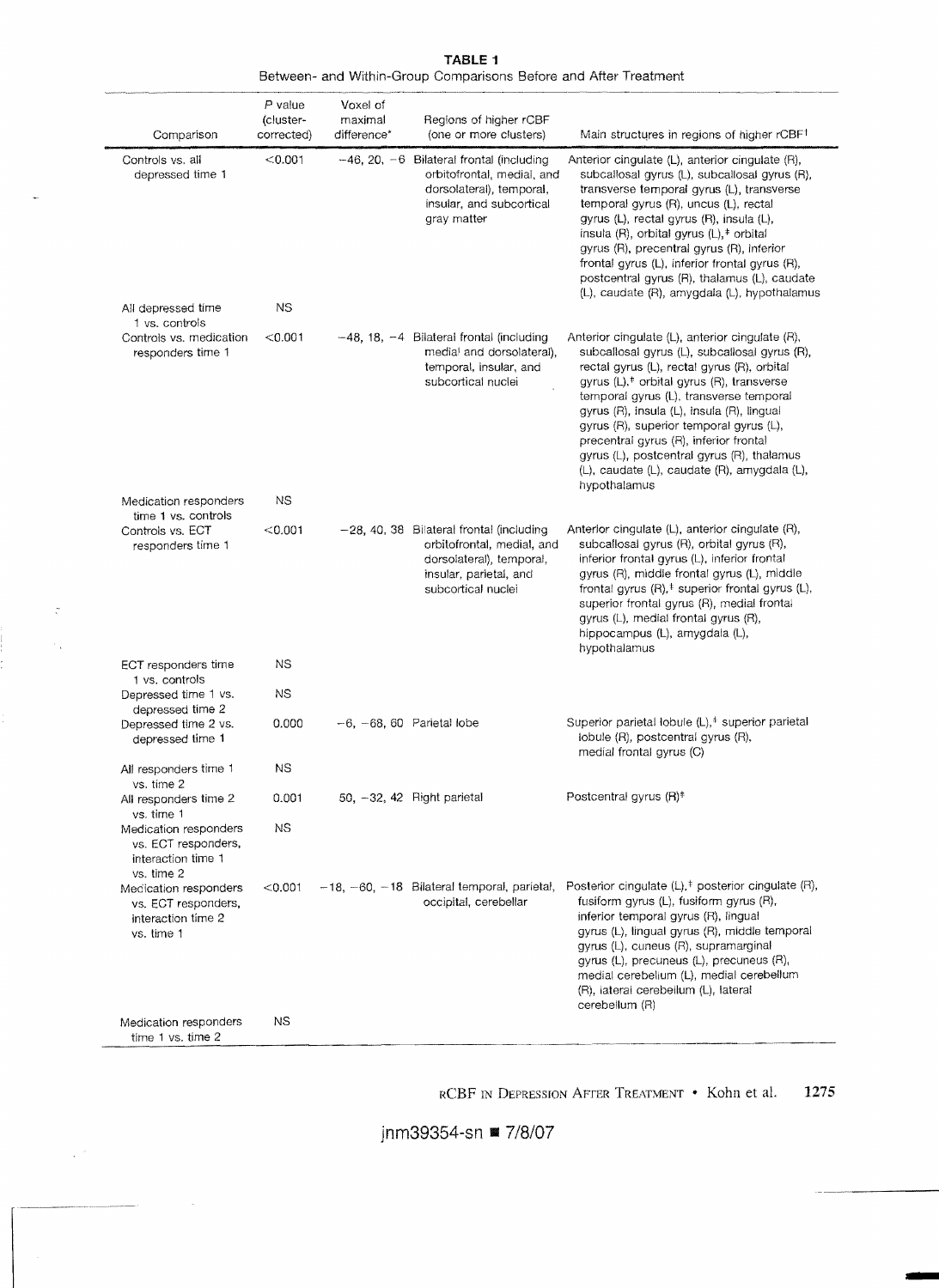| Comparison                                     | $P$ value<br>(cluster-<br>corrected)                     | Voxel of<br>maximal<br>difference*                                                                                                                                            | Regions of higher rCBF<br>(one or more clusters)                                                                                                                              | Main structures in regions of higher rCBF <sup>+</sup>                                                                                                                                                                                                                                                                                                                                                                                                                                                                                                                                                                                                |
|------------------------------------------------|----------------------------------------------------------|-------------------------------------------------------------------------------------------------------------------------------------------------------------------------------|-------------------------------------------------------------------------------------------------------------------------------------------------------------------------------|-------------------------------------------------------------------------------------------------------------------------------------------------------------------------------------------------------------------------------------------------------------------------------------------------------------------------------------------------------------------------------------------------------------------------------------------------------------------------------------------------------------------------------------------------------------------------------------------------------------------------------------------------------|
| Medication responders<br>time 2 vs. time 1     | < 0.001                                                  |                                                                                                                                                                               | 42, $-32$ , 46 Bilateral frontal<br>(inferior/dorsolateral).<br>temporal, parietal, occipital,<br>and medial cerebellar                                                       | Posterior cingulate (L), posterior cingulate (R),<br>lingual gyrus (L), middle temporal gyrus (L),<br>precentral gyrus (L), precentral gyrus (R),<br>inferior frontal gyrus (L), inferior frontal<br>gyrus (R), dorsolateral prefrontal cortex (L).<br>dorsolateral prefrontal cortex (R), angular<br>gyrus (L), inferior parietal lobule (L), inferior<br>parietal lobule (R), precuneus (L), superior<br>parietal lobule (L), superior parietal lobule<br>(R), <sup>#</sup> paracentral lobule (L), paracentral<br>lobule (R), postcentral gyrus (L), postcentral<br>gyrus (R), medial cerebellum (L), medial<br>cerebellum (R)                     |
| ECT responders<br>< 0.001<br>time 1 vs. time 2 | 44, -60, -20 Bilateral parietotemporal and<br>cerebellar | Posterior cingulate (R), fusiform gyrus (L),<br>fusiform gyrus $(R)$ , <sup><math>\pm</math></sup> medial cerebellum $(L)$ ,<br>medial cerebellum (R), lateral cerebellum (R) |                                                                                                                                                                               |                                                                                                                                                                                                                                                                                                                                                                                                                                                                                                                                                                                                                                                       |
| ECT responders<br>time 2 vs. time 1            | <b>NS</b>                                                |                                                                                                                                                                               |                                                                                                                                                                               |                                                                                                                                                                                                                                                                                                                                                                                                                                                                                                                                                                                                                                                       |
| Controls vs. ECT<br>responders time 2          | < 0.001                                                  |                                                                                                                                                                               | 6, 2, $-2$ Bilateral frontal and basal<br>ganglia (including<br>orbitofrontal, medial, and<br>dorsolateral), temporal,<br>insular, parietal, and<br>basal ganglia gray matter | Anterior cingulate (L), anterior cingulate (R),<br>subcallosal gyrus (R), transverse temporal<br>gyrus (L), transverse temporal gyrus (R).<br>rectal gyrus (R), insula (R), precentral gyrus<br>(L), precentral gyrus (R), inferior frontal gyrus<br>(L), inferior frontal gyrus (R), cuneus (R),<br>cingulate gyrus (L), cingulate gyrus (R),<br>middle frontal gyrus (R), paracentral lobule<br>(R), postcentral gyrus (L), postcentral<br>gyrus (R), superior frontal gyrus (L), medial<br>frontal gyrus (L), medial frontal gyrus (R),<br>nodule (R), thalamus $(R)$ , <sup><math>\ddagger</math></sup> caudate (L),<br>caudate (R), hypothalamus |
| ECT responders time 2<br>vs. controls          | <b>NS</b>                                                | $26, -22, 66$                                                                                                                                                                 |                                                                                                                                                                               | Parietal (R), <sup>#</sup> occipital (R), cerebellar (R)                                                                                                                                                                                                                                                                                                                                                                                                                                                                                                                                                                                              |

**TABLE 1** 

(Continued)

'Given by Montreal Neurologic Institute coordinates.

<sup>†</sup>Structures of which more than 30% was included within a significant cluster of voxels.

'Structure corresponding to Montreal Neurologic institute voxel of maximal difference.

Time 1 = pretreatment; time 2 = posttreatment; NS = nonsignificant ( $P > 0.01$ ),

Group sizes: controls,  $n = 25$ ; all depressed,  $n = 33$ ; depressed,  $n = 31$  (depressed patients whose imaging data were available for analysis at time 2); all responders,  $n = 24$ ; medication responders,  $n = 17$ ; ECT responders,  $n = 7$ ; nonresponders,  $n = 7$ .

significantly lower rCBF before treatment over much of the patients  $(P = 0.001)$ . This difference became more prom-<br>frontal lobes (medial orbitofrontal and dorsolateral cor-<br>inent once the comparison was limited to patient frontal lobes (medial, orbitofrontal, and dorsolateral cortices), the insular cortex, part of the temporal lobe (transverse responded to treatment ( $P \le 0.001$ ). No perfusion changes temporal gyrus), and the subcortical nuclei (including the were found in nonresponders. Further categorization of the caudate, amygdala, thalamus, and hypothalamus; *I'* < 0.00 I; trealment-responsive depressed patients into those treated Table 1). In no brain region was rCBF higher in depressed with TCAs, SSRIs, or ECT revealed similar and widespread patients. Similar findings were observed in comparisons be- posttreatment perfusion increases in patients treated with tween controls and patients subsequently treated with SSRls, TCAs or SSRls and decreases in rCBF in the posterior brain TCAs, or ECT  $(P < 0.001)$ . No perfusion differences were regions of ECT-treated patients. No perfusion differences found before treatment between patients treated with SSRIs, were found between medication responders and controls. patients treated with TCAs, and patients treated with ECT. In contrast, rCBF was still lower in ECT responders than in

**RESULTS After treatment, a significant increase in rCBF was found** Compared with healthy controls, depressed patients had a in a circumscribed area in the right parietal lobe of depressed<br>prificantly lower rCBF before treatment over much of the patients ( $P = 0.001$ ). This difference beca

1276 THE JOURNAL OF NUCLEAR MEDICINE • Vol. 48 • No. 8 • August 2007

**jnm39354-sn II** 7/8/07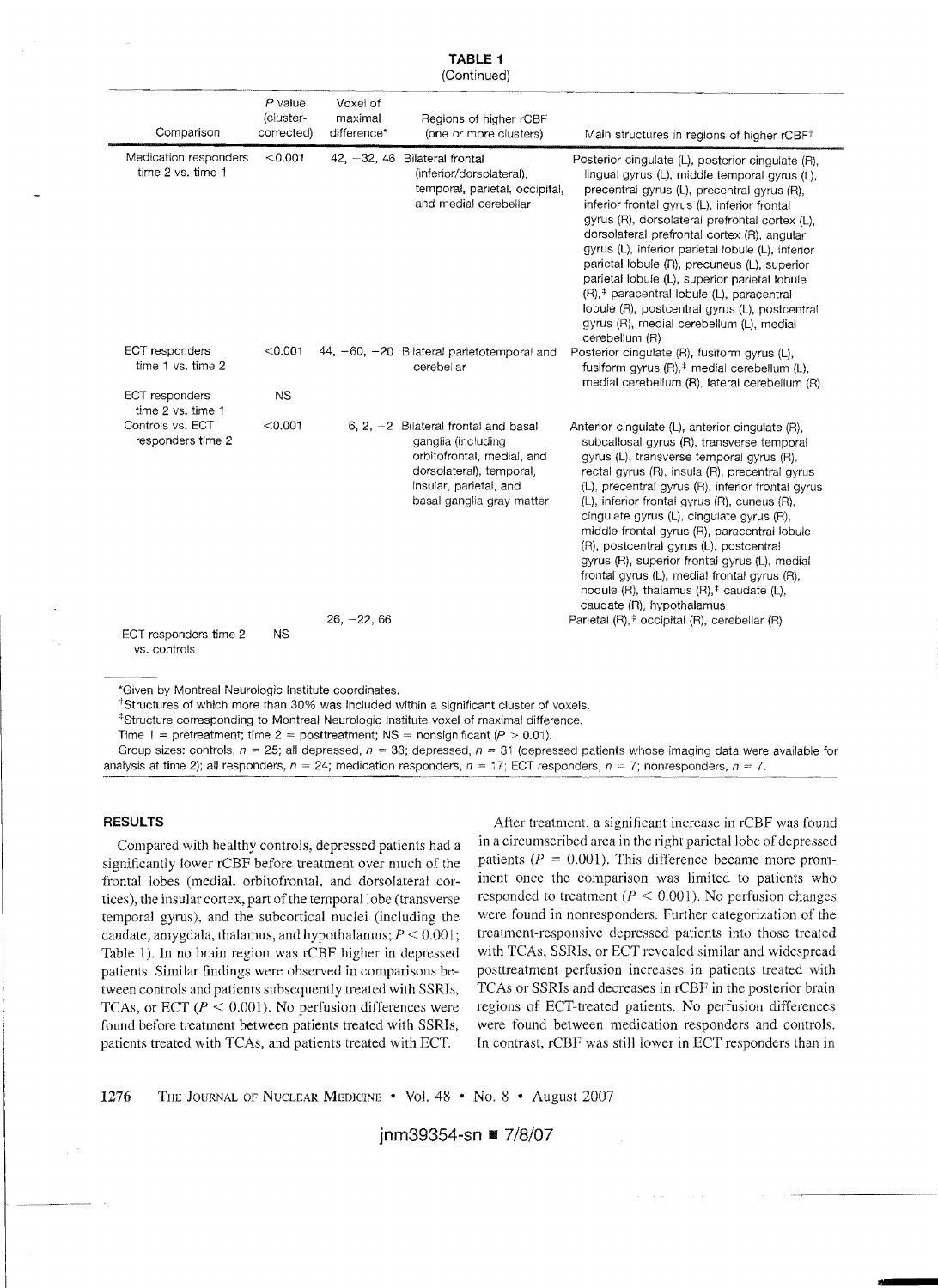controls, in the same regions as before treatment as well as in the occipital and cerebellar regions ( $P \le 0.001$ ). Because no differences in rCBF were found between patients who responded to SSRIs and TCAs both before and after treatment, medication-treated patients were combined to increase power in further analyses.

ANOVA with repeated measures revealed a significant group (medication responders/ECT responders) by condition (pretreatment/posttreatment) interaction bilaterally in the temporal, parietal, occipital, and cerebellar regions  $(P \le 0.001)$ . Medication responders showed a bilateral increase in rCBF in the frontal, temporal, parietal, oceipital,

[Fig. 1] and medial cerebellar cortices ( $P < 0.001$ ; Fig. 1), whereas patients who responded to ECT showed a bilateral decrease in rCBF in the parietotemporal and cerebellar cortices ( $P \leq$ [Fig. 2]  $0.001$ ; Fig. 2).

# **DISCUSSION**

Our findings suggest that rCEF deficits in depression largely normalize in patients who respond to pharmacotherapy but not in patients who respond to ECT. Consistent with previous reports, rCBF in depressed patients before treatment was lower than in healthy controls, and a response to medication was associated with an increase in cerebral perfusion (2,3). Patients who responded to treatment and those who did not respond were treated with similar types and doses of medication, suggesting that increased perfusion is related to the change in clinical status rather than being the effect of medication per se. Our previous work showing no changes in



FIGURE 1. Brain regions exhibiting higher perfusion in depressed patients who responded to medication: posttreatment vs. pretreatment comparison of sagittal plane (Aj, coronal plane (B), and transaxial plane (C) through voxel of maximal difference  $(42, -32, 46)$ . Images were obtained by SPM analysis.



FIGURE 2. Brain regions exhibiting higher perfusion in depressed patients who responded to ECT: pretreatment vs. posttreatment comparison of sagittal plane (A), coronal plane (B), and transaxial plane (C) through voxel of maximal difference  $(44, -60, -20)$ . Images were obtained by SPM analysis.

rCBF in healthy controls treated with fluoxetine  $(17)$  supports this impression. Partial or full normalization of reduced cerebral perfusion in response to antidepressant medication is consistent with the possibility that perfusion deficits are a state marker for depression.

In contrast to the effect of medication on rCEF, a response to ECTwas associated with a bilateral decrease in rCBF in the parietotemporal and cerebellar cortices. The finding of reduced brain function after ECT is consistent with the hypothesis that recruitment of endogenous inhibitory processes to terminate the seizure is an important short-term elfect related to the therapeutic action of ECT  $(18)$ . Because only 1 ECT-treated patient did not respond, it is impossible to determine whether reduced perfusion after response to ECT is related to the procedure, clinical response. or both. It is also unknown if reduced parietotemporal and cerebellar perfusion in ECT responders persists or is limited to the peri-ECT period. Larger-scale studies will be needed to clarify these questions.

Reports of rCBF changes after ECT are inconsistent. In fact, our current findings contradict a previous report by our own group  $(19)$ . Data in that study were analyzed by the region-of-interest method, with the cerebellum as a reference region. Interestingly, all studies reporting a reduction in rCBF or brain metabolism after ECT used 18F-FDG PET or  $133$ Xe inhalation SPECT, whereas studies reporting increased perfusion were performed using HMPAO or ethyl cysteinale dimer SPECT. Furthermore, all studies that found increases in rCBF after ECT used the region-of-interest method with the cerebellum as a reference region for data analysis. In the current study, we found a decrease in cerebellar perfusion

*4/C* 

*4/C*